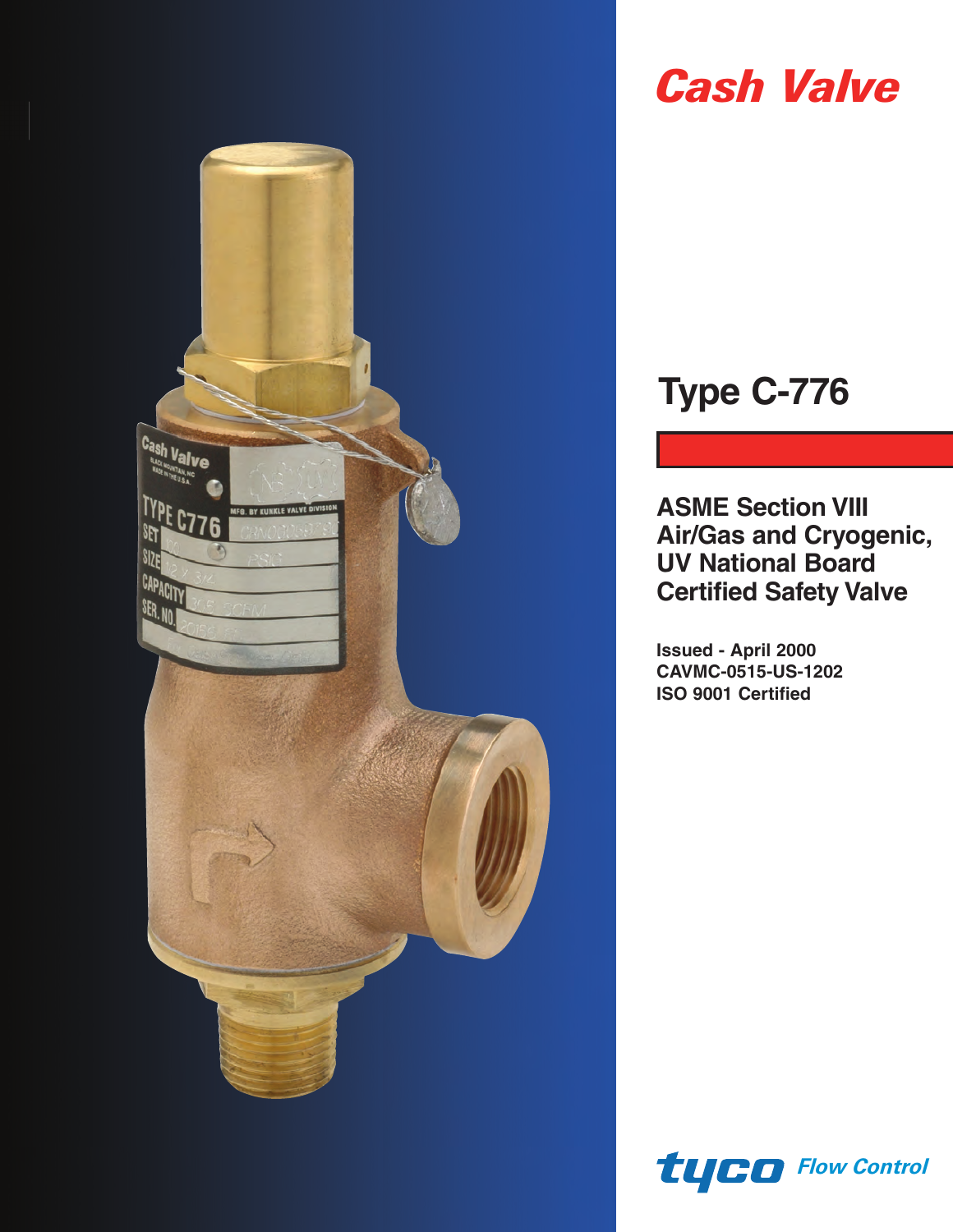## **Type C-776 - Cryogenic Safety Valve**

#### **Description**

The Type C776 is a full lift safety valve suitable for cryogenic service. The Type C776 combines top guided construction with an unobstructed seat bore to provide maximum discharge capacity. Superior seating performance achieved with Kel-F® soft seat technology.

#### **Construction**

Bronze body, bronze or stainless steel valve seat, Kel-F® seat disc, gylon gaskets, and stainless steel pressure springs. All parts are commercially cleaned for oxygen service. For details of construction materials, see List of Materials on Page 4.

Built-in conformance to ASME Code Section VIII for Cryogenic Service.

Rated Capacity: 110% of set pressure

Temperature Rating: +150°F to -320°F

#### Pressure Range:

1/2" to 1" size 15-600 psig*1* 11/4" to 2" size 15-500 psig*1*

#### **Applications**

#### **Note**

1. Inconel® springs provided for pressure ranges listed below:

| <b>Valve Size</b>     | <b>Spring Ranges - psi</b> |
|-----------------------|----------------------------|
| $1/2"$ and $3/4"$     | 436-600                    |
| $3/4'' \times 11/4''$ | 251-500                    |
| 11/4" and 11/2"       | $301 - 500$                |
| 2"                    | 259-500                    |

The Type C776 safety relief valve protects piping, storage tanks, and process equipment utilized in the distribution of industrial gases against damage caused by the expansion of liquefied gases. Ideal for oxygen, nitrogen, argon, carbon dioxide, helium, hydrogen and other industrial gases.

#### **Features**

- Approved and rated by National Board to ASME Code Section VIII
- Ideal for cryogenic service to -320°F
- Kel-F® seat disc ensures positive reseating and leak tight seal in accordance with accepted industry standards
- Full lift maximum discharge capacity
- Unobstructed flow through top guided design
- Pressure tight dome

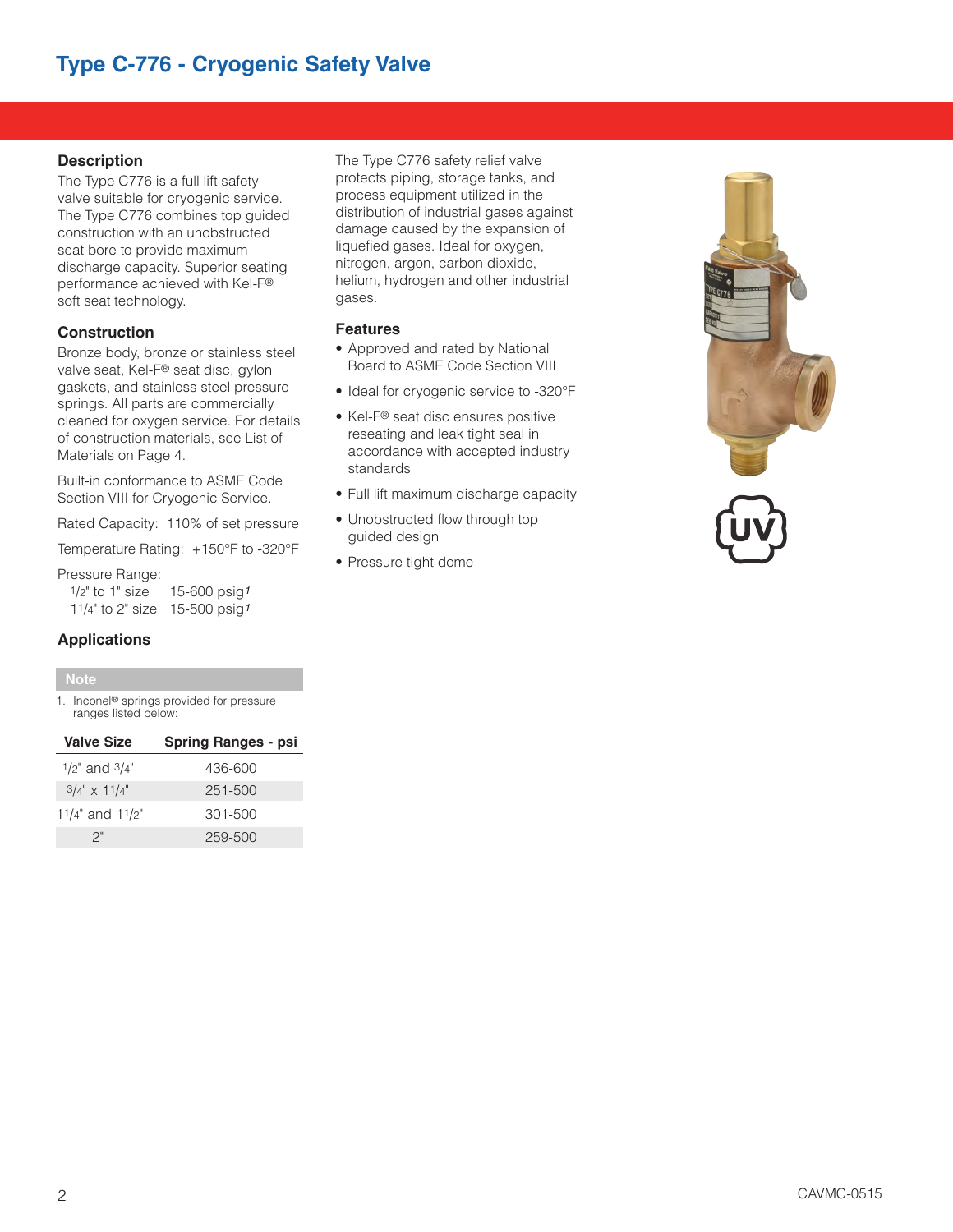**Specifications - Capacity (Air Capacity in SCFM by Size - Ambient Temperature)**

| <b>Set</b><br><b>Pressure</b><br>psig | $1/2$ " x $3/4$ "<br>$1/2$ " x 1"<br>$3/4$ " x 1" | $1''$ x $11/4''$<br><b>Special for</b><br><b>Air Products</b><br>Part # 21610 | $3/4$ " x $11/4$ "<br>$1"$ x $11/4"$ | $11/4$ " x $11/2$ "      | $11/2$ " x 2"            | $2" \times 2^{1/2"$      |
|---------------------------------------|---------------------------------------------------|-------------------------------------------------------------------------------|--------------------------------------|--------------------------|--------------------------|--------------------------|
| 15                                    | 80                                                | 161                                                                           | 230                                  | 305                      | 485                      | 789                      |
| 20                                    | 92                                                | 186                                                                           | 265                                  | 352                      | 559                      | 910                      |
| 30                                    | 117                                               | 235                                                                           | 336                                  | 446                      | 707                      | 1152                     |
| 40                                    | 144                                               | 289                                                                           | 413                                  | 548                      | 870                      | 1417                     |
| 50                                    | 171                                               | 343                                                                           | 491                                  | 651                      | 1034                     | 1683                     |
| 60                                    | 198                                               | 397                                                                           | 568                                  | 754                      | 1197                     | 1948                     |
| 70                                    | 224                                               | 452                                                                           | 645                                  | 857                      | 1360                     | 2214                     |
| 80                                    | 251                                               | 506                                                                           | 723                                  | 959                      | 1523                     | 2479                     |
| 90                                    | 278                                               | 560                                                                           | 800                                  | 1062                     | 1686                     | 2745                     |
| 100                                   | 305                                               | 614                                                                           | 878                                  | 1165                     | 1849                     | 3010                     |
| 110                                   | 332                                               | 668                                                                           | 955                                  | 1268                     | 2012                     | 3276                     |
| 120                                   | 359                                               | 722                                                                           | 1032                                 | 1370                     | 2175                     | 3541                     |
| 130                                   | 386                                               | 776                                                                           | 1110                                 | 1473                     | 2339                     | 3807                     |
| 140                                   | 413                                               | 831                                                                           | 1187                                 | 1576                     | 2502                     | 4073                     |
| 150                                   | 440                                               | 885                                                                           | 1265                                 | 1679                     | 2665                     | 4338                     |
| 160                                   | 467                                               | 939                                                                           | 1342                                 | 1781                     | 2828                     | 4604                     |
| 170                                   | 494                                               | 993                                                                           | 1420                                 | 1884                     | 2991                     | 4869                     |
| 180                                   | 521                                               | 1047                                                                          | 1497                                 | 1987                     | 3154                     | 5135                     |
| 190                                   | 547                                               | 1101                                                                          | 1574                                 | 2090                     | 3317                     | 5400                     |
| 200                                   | 574                                               | 1156                                                                          | 1652                                 | 2192                     | 3480                     | 5666                     |
| 210                                   | 601                                               | 1210                                                                          | 1729                                 | 2295                     | 3644                     | 5931                     |
| 220                                   | 628                                               | 1264                                                                          | 1807                                 | 2398                     | 3807                     | 6197                     |
| 230                                   | 655                                               | 1318                                                                          | 1884                                 | 2500                     | 3970                     | 6463                     |
| 240                                   | 682                                               | 1372                                                                          | 1962                                 | 2603                     | 4133                     | 6728                     |
| 250                                   | 709                                               | 1426                                                                          | 2039                                 | 2706                     | 4296                     | 6994                     |
| 260                                   | 736                                               | 1481                                                                          | 2116                                 | 2809                     | 4459                     | 7259                     |
| 270                                   | 763                                               | 1535                                                                          | 2194                                 | 2911                     | 4622                     | 7525                     |
| 280                                   | 790                                               | 1589                                                                          | 2271                                 | 3014                     | 4785                     | 7790                     |
| 290                                   | 817                                               | 1643                                                                          | 2349                                 | 3117                     | 4949                     | 8056                     |
| 300                                   | 844                                               | 1697                                                                          | 2426                                 | 3220                     | 5112                     | 8321                     |
| 310                                   | 871                                               | 1751                                                                          | 2503                                 | 3322                     | 5275                     | 8587                     |
| 320                                   | 897                                               | 1806                                                                          | 2581                                 | 3425                     | 5438                     | 8852                     |
| 330                                   | 924                                               | 1860                                                                          | 2658                                 | 3528                     | 5601                     | 9118                     |
| 340                                   | 951                                               | 1914                                                                          | 2736                                 | 3631                     | 5764                     | 9384                     |
| 350                                   | 978                                               | 1968                                                                          | 2813                                 | 3733                     | 5927                     | 9649                     |
| 400                                   | 1113                                              | 2239                                                                          | 3200                                 | 4247                     | 6743                     | 10977                    |
| 450                                   | 1247                                              | 2510                                                                          | 3587                                 | 4761                     | 7558                     | 12305                    |
| 500                                   | 1382                                              | $\overline{\phantom{a}}$                                                      | 3974                                 | 5275                     | 8374                     | 13632                    |
| 550                                   | 1517                                              | $\overline{a}$                                                                | $\overline{a}$                       | $\frac{1}{2}$            |                          | $\overline{\phantom{a}}$ |
| 600                                   | 1651                                              | $\overline{\phantom{a}}$                                                      | $\overline{\phantom{a}}$             | $\overline{\phantom{a}}$ | $\overline{\phantom{a}}$ | $\overline{\phantom{a}}$ |
|                                       |                                                   |                                                                               |                                      |                          |                          |                          |

Discharge capacities in standard cubic feet per minute of air at 110% of set pressure or set pressure +3 psi, whichever is greater.

| <b>Gas</b> |      |      | <b>Oxygen Nitrogen Hydrogen Helium</b> |      | CO <sub>2</sub> |      | <b>Argon</b> Methane |
|------------|------|------|----------------------------------------|------|-----------------|------|----------------------|
| Factor     | 1.05 | 0.98 | 0.26                                   | 0.37 | .24             | 1.18 |                      |

1. For gases other than air, multiply the required gas flow for your gas by the appropriate factor above to obtain the equivalent air flow. Then use the capacity chart above for determining valve size.

2. To find the gas flow equivalent to the air flow given in the above chart, divide the chart flow by the appropriate factor above.

Capacity data based on a maximum back pressure of 10%.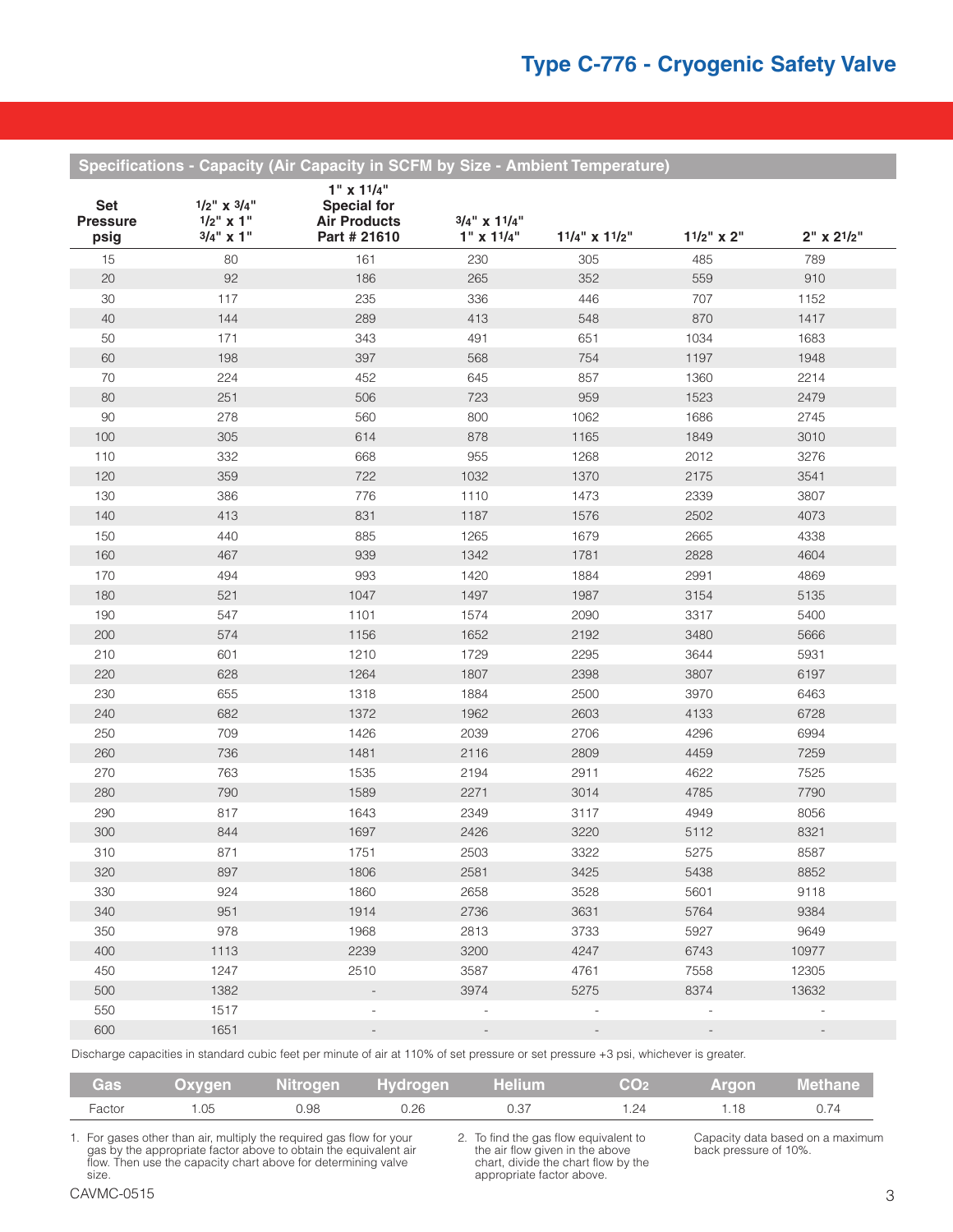## **Ordering Information Type C776 Valve**

| <b>Model Number/Order Guide</b>                                                                         |   |              |                       |                         |   |   |                           |        |                |                 |    |    |   |       |             |    |    |    |
|---------------------------------------------------------------------------------------------------------|---|--------------|-----------------------|-------------------------|---|---|---------------------------|--------|----------------|-----------------|----|----|---|-------|-------------|----|----|----|
| <b>Model Number</b><br><b>Position</b>                                                                  |   | $\mathbf{2}$ | 3                     | $\overline{4}$          | 5 | 6 | $\sqrt{2}$                | 8      | $\overline{9}$ | 10 <sup>°</sup> | 11 | 12 |   | 13 14 | 15          | 16 | 17 | 18 |
| <b>Example</b>                                                                                          | С | 7            | $\overline{7}$        | 6                       | B | D | $\mathsf{C}$              | $\Box$ | Κ              | $\theta$        | 1  |    | Κ | M     | $\mathbf 0$ | 0  | 1  | 5  |
|                                                                                                         |   |              |                       |                         |   |   |                           |        |                |                 |    |    |   |       |             |    |    |    |
|                                                                                                         |   |              |                       |                         |   |   |                           |        |                |                 |    |    |   |       |             |    |    |    |
| <b>Model</b><br>C776 - C776 Valve                                                                       |   |              |                       |                         |   |   |                           |        |                |                 |    |    |   |       |             |    |    |    |
|                                                                                                         |   |              |                       |                         |   |   |                           |        |                |                 |    |    |   |       |             |    |    |    |
| <b>Connection/Body and Nozzle Material</b><br>B - Male x Female NPT Bronze<br>S - Male x Female NPT SST |   |              |                       |                         |   |   |                           |        |                |                 |    |    |   |       |             |    |    |    |
|                                                                                                         |   |              |                       |                         |   |   |                           |        |                |                 |    |    |   |       |             |    |    |    |
| <b>Orifice Area</b>                                                                                     |   |              |                       |                         |   |   | Valve (Inlet/Outlet) Size |        |                |                 |    |    |   |       |             |    |    |    |
| D - [0.169 in <sup>2</sup> ]                                                                            |   |              | $CD - 1/2 \times 3/4$ |                         |   |   |                           |        |                |                 |    |    |   |       |             |    |    |    |
| D - [0.169 in <sup>2</sup> ]                                                                            |   |              | $CE - 1/2 \times 1$   |                         |   |   |                           |        |                |                 |    |    |   |       |             |    |    |    |
| D - [0.169 in <sup>2</sup> ]                                                                            |   |              | $DE - 3/4 \times 1$   |                         |   |   |                           |        |                |                 |    |    |   |       |             |    |    |    |
| $E - [0.340 in2]$                                                                                       |   |              | AP - 1 x 11/4         |                         |   |   |                           |        |                |                 |    |    |   |       |             |    |    |    |
| F - [0.486 in <sup>2</sup> ]                                                                            |   |              |                       | $DF - 3/4 \times 11/4$  |   |   |                           |        |                |                 |    |    |   |       |             |    |    |    |
| F - [0.486 in2]                                                                                         |   |              | $EF - 1 \times 11/4$  |                         |   |   |                           |        |                |                 |    |    |   |       |             |    |    |    |
| G - [0.645 in <sup>2</sup> ]                                                                            |   |              |                       | FG - $11/4 \times 11/2$ |   |   |                           |        |                |                 |    |    |   |       |             |    |    |    |
| H - [1.024 in <sup>2</sup> ]                                                                            |   |              |                       | $GH - 11/2 \times 2$    |   |   |                           |        |                |                 |    |    |   |       |             |    |    |    |
| J - [1.667 in <sup>2</sup> ]                                                                            |   |              | $HJ - 2 \times 21/2$  |                         |   |   |                           |        |                |                 |    |    |   |       |             |    |    |    |
| <b>Seat Material</b>                                                                                    |   |              |                       |                         |   |   |                           |        |                |                 |    |    |   |       |             |    |    |    |
| K - Kel-F®                                                                                              |   |              |                       |                         |   |   |                           |        |                |                 |    |    |   |       |             |    |    |    |
| <b>Variation</b>                                                                                        |   |              |                       |                         |   |   |                           |        |                |                 |    |    |   |       |             |    |    |    |
| 01 - Threaded Cap                                                                                       |   |              |                       |                         |   |   |                           |        |                |                 |    |    |   |       |             |    |    |    |
| <b>Design Revision</b>                                                                                  |   |              |                       |                         |   |   |                           |        |                |                 |    |    |   |       |             |    |    |    |
| Dash (-) Indicates Original Design                                                                      |   |              |                       |                         |   |   |                           |        |                |                 |    |    |   |       |             |    |    |    |
| <b>Service</b>                                                                                          |   |              |                       |                         |   |   |                           |        |                |                 |    |    |   |       |             |    |    |    |
| K - Air/Gas ASME Section VIII<br>N - Non-code Air/Gas                                                   |   |              |                       |                         |   |   |                           |        |                |                 |    |    |   |       |             |    |    |    |
| <b>Spring Material</b><br>M - 302 SST or Inconel® X750                                                  |   |              |                       |                         |   |   |                           |        |                |                 |    |    |   |       |             |    |    |    |
| <b>Set Pressure</b><br>15 psig (0015) through 600 <sup>2</sup> psig (0600) [1.0 barg through 41.3 barg] |   |              |                       |                         |   |   |                           |        |                |                 |    |    |   |       |             |    |    |    |

#### **Note:**

1. Sizes DF, EF, FG, GH and HJ only available up to 500 psig [34.5 barg] Size AP only available up to 400 psig [27.5 barg]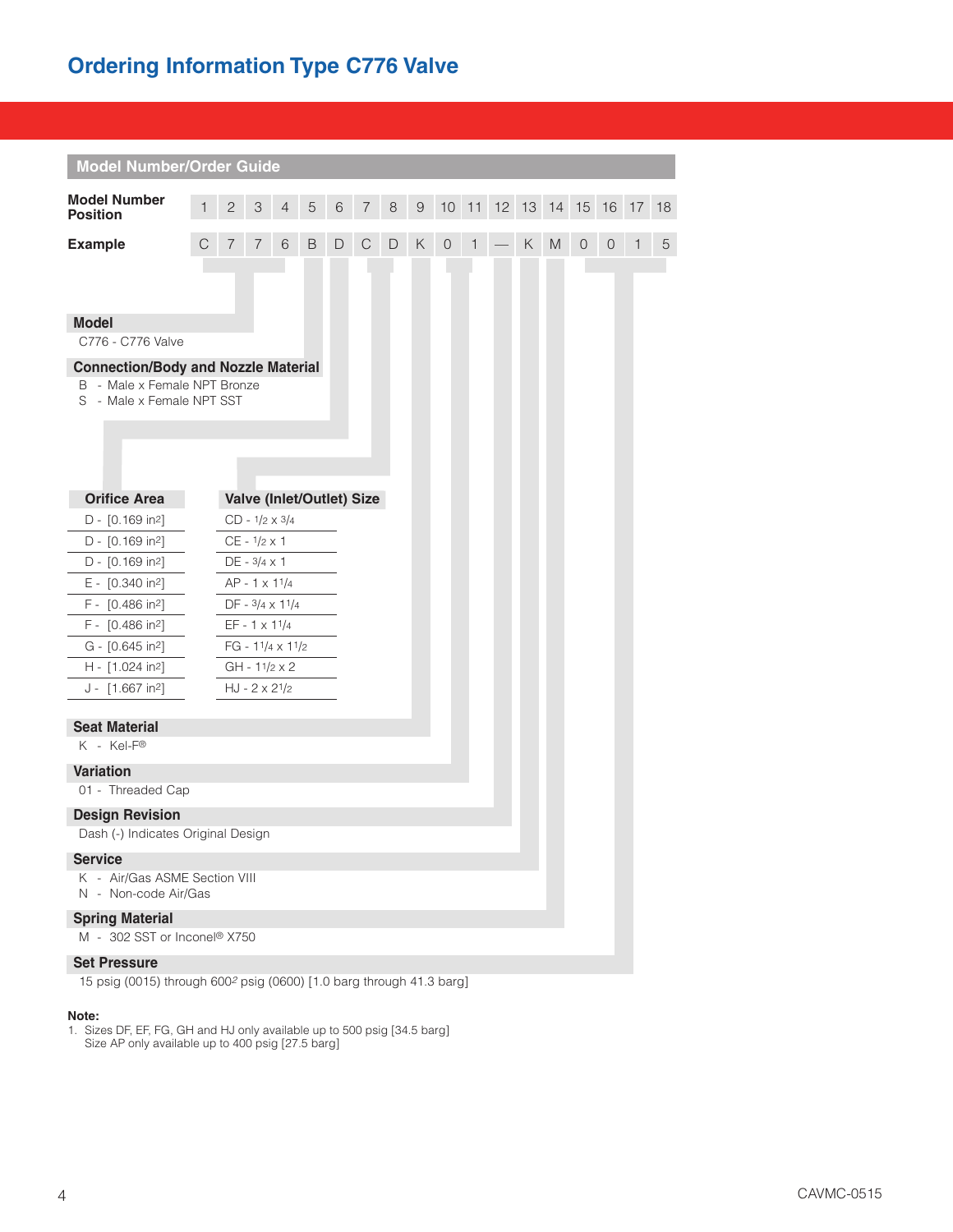## **Type C-776 - Cryogenic Safety Valve**



|                |                | <b>List of Materials</b> |                                 |
|----------------|----------------|--------------------------|---------------------------------|
|                | Item Qty.      | <b>Description</b>       | <b>Material</b>                 |
| 1              | 1              | Adj. Screw Cap           | Brass ASTM B16/ASTM A479 SS     |
| $\overline{2}$ | $\mathbf{1}$   | Pull Rod                 | Brass ASTM B16/ASTM A479 SS     |
| 3              | 1              | <b>Bushing</b>           | Virgin PTFE                     |
| $\overline{4}$ | $\mathbf{1}$   | <b>Adjusting Screw</b>   | Brass ASTM B16/ASTM A479 SS     |
| 5              | 1              | Nut                      | Brass (ASTM B16/ASTM A479 SS-?) |
| 6              | $\mathbf{1}$   | Gasket                   | <b>Gylon PTFE</b>               |
| 7              | $\mathfrak{p}$ | Pressure Plate           | Brass ASTM B16/ASTM A479 SS     |
| 8              | $\mathbf{1}$   | Spring                   | 302 SST A313/Inconel® B637      |
| 9              | 1              | Body                     | <b>Bronze</b>                   |
| 10             | $\mathbf{1}$   | Guide Bushing            | Brass ASTM B16/ASTM A479 SS     |
| 11             | 1              | Seat Assembly            | Brass/Kel-F                     |
| 12             | $\mathbf{1}$   | Retaining Ring           | <b>SST</b>                      |
| 13             | 1              | Seat Shell               | Brass ASTM B16/ASTM A479 SS     |
| 14             | $\mathbf{1}$   | Ball                     | Monel <sup>®</sup>              |
| 15             | 1              | Gasket                   | Gylon PTFE                      |
| 16             | $\mathbf{1}$   | <b>Body Seat</b>         | Brass ASTM B16/ASTM A479 SS     |
| 17             | 1              | Wire Seal                | SST/Lead                        |
| 18             | $\mathbf{1}$   | Name Plate               | Aluminum                        |
| 19             | 2              | Drive Screw              | <b>SST</b>                      |
| 20             | $\overline{1}$ | <b>Set Screw</b>         | <b>SST</b>                      |

| <b>Dimensions</b>           |                           |                            |                    |                    |                    |                                      |                        |              |  |  |
|-----------------------------|---------------------------|----------------------------|--------------------|--------------------|--------------------|--------------------------------------|------------------------|--------------|--|--|
| <b>Valve</b><br><b>Size</b> | Inlet<br><b>Size</b><br>A | Outlet<br><b>Size</b><br>в | C<br><b>Inches</b> | D<br><b>Inches</b> | Е<br><b>Inches</b> | F<br><b>Orifice</b><br><b>Inches</b> | <b>Orifice</b><br>Area | Weight - Ib. |  |  |
| 1/2"                        | 1/2"                      | 3/4"                       | 1.57               | 2.06               | 6.81               | 0.465                                | 0.169                  | 2.2          |  |  |
| 1/2"                        | 1/2"                      | $-1$ <sup>33</sup>         | 1.77               | 2.06               | 6.81               | 0.465                                | 0.169                  | 2.2          |  |  |
| 3/4"                        | 3/4"                      | $+$ "                      | 1.77               | 2.06               | 6.81               | 0.465                                | 0.169                  | 2.2          |  |  |
| 3/4"                        | 3/4"                      | 11/4"                      | 2.17               | 2.42               | 9.09               | 0.787                                | 0.486                  | 3.5          |  |  |
| 1"                          | 1"                        | 11/4"                      | 2.17               | 2.87               | 9.49               | 0.787                                | 0.486                  | 3.5          |  |  |
| $1^{1}/4$ "                 | $1^{1}/4$ "               | $1^{1/2"$                  | 2.36               | 3.07               | 10.43              | 0.906                                | 0.645                  | 4.6          |  |  |
| 11/2"                       | 11/2"                     | 2"                         | 2.76               | 3.31               | 12.72              | 1.142                                | 1.024                  | 8.8          |  |  |
| 2"                          | 2"                        | $2^{1/2"}$                 | 3.19               | 3.74               | 14.61              | 1.457                                | 1.667                  | 15.4         |  |  |

## **How To Order \_\_\_\_\_\_\_\_\_\_\_\_\_\_\_\_\_\_\_\_\_\_\_\_\_\_\_\_\_\_\_\_\_\_\_\_\_\_\_\_\_\_\_\_\_\_\_\_\_\_\_\_\_\_\_\_\_\_\_\_\_\_\_\_\_\_\_\_**

Specify Cash Valve Type C776 and state the following:

- 1. Valve size
- 2. Service type of gas and temperature
- 3. Inlet and outlet connection
- 4. Pressure setting
- 5. Capacity requirements maximum
- 6. System working pressure